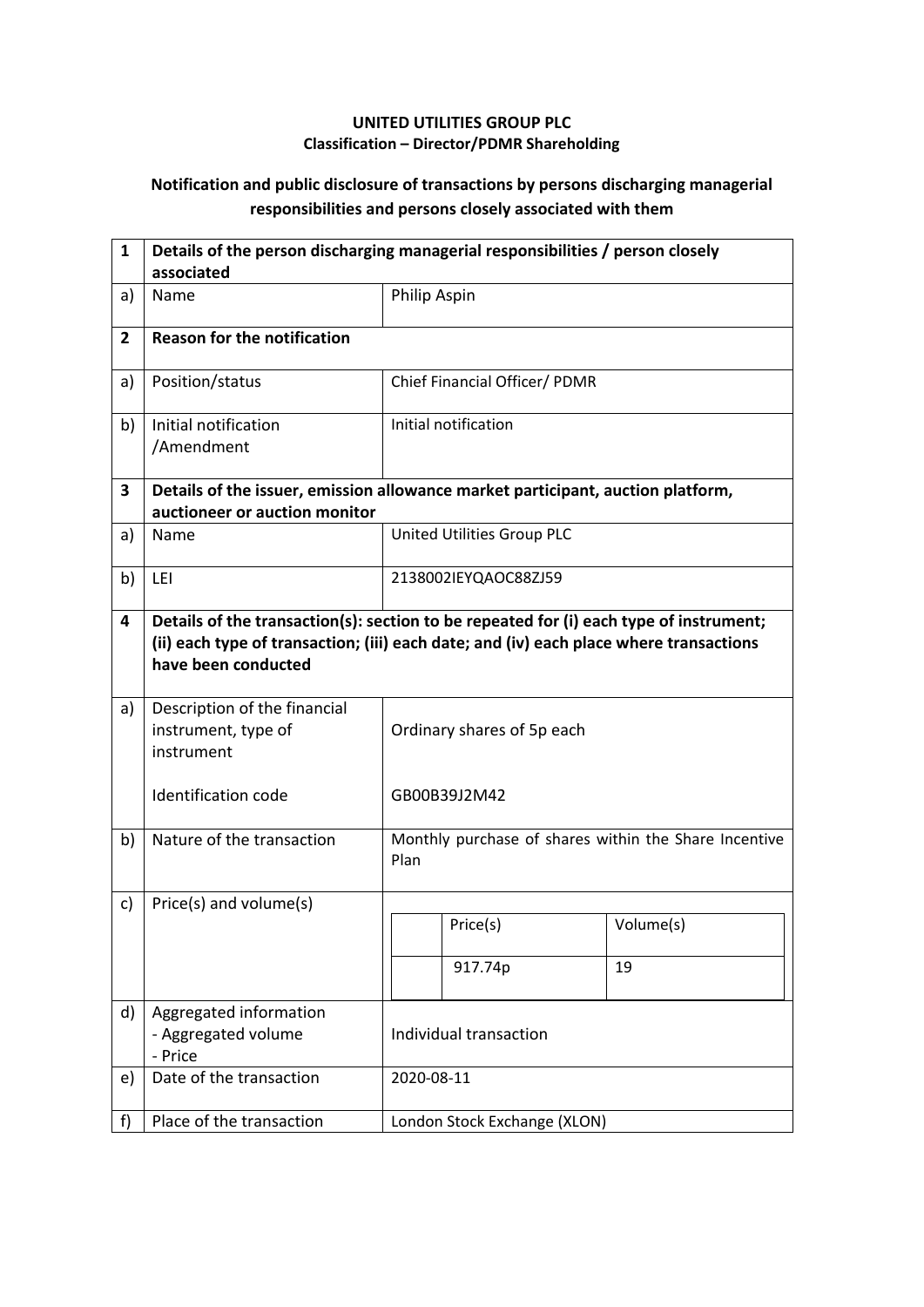| $\mathbf{1}$   | Details of the person discharging managerial responsibilities / person closely                                                                                                                          |                                                   |                                                       |  |  |  |  |
|----------------|---------------------------------------------------------------------------------------------------------------------------------------------------------------------------------------------------------|---------------------------------------------------|-------------------------------------------------------|--|--|--|--|
|                | associated                                                                                                                                                                                              |                                                   |                                                       |  |  |  |  |
| a)             | Name                                                                                                                                                                                                    | Louise Beardmore                                  |                                                       |  |  |  |  |
| $\overline{2}$ | <b>Reason for the notification</b>                                                                                                                                                                      |                                                   |                                                       |  |  |  |  |
| a)             | Position/status                                                                                                                                                                                         | <b>Customer Services and People Director/PDMR</b> |                                                       |  |  |  |  |
| b)             | Initial notification<br>/Amendment                                                                                                                                                                      | Initial notification                              |                                                       |  |  |  |  |
| 3              | Details of the issuer, emission allowance market participant, auction platform,                                                                                                                         |                                                   |                                                       |  |  |  |  |
|                | auctioneer or auction monitor                                                                                                                                                                           |                                                   |                                                       |  |  |  |  |
| a)             | Name                                                                                                                                                                                                    | United Utilities Group PLC                        |                                                       |  |  |  |  |
| b)             | LEI                                                                                                                                                                                                     | 2138002IEYQAOC88ZJ59                              |                                                       |  |  |  |  |
| 4              | Details of the transaction(s): section to be repeated for (i) each type of instrument;<br>(ii) each type of transaction; (iii) each date; and (iv) each place where transactions<br>have been conducted |                                                   |                                                       |  |  |  |  |
| a)             | Description of the financial<br>instrument, type of<br>instrument                                                                                                                                       | Ordinary shares of 5p each                        |                                                       |  |  |  |  |
|                | Identification code                                                                                                                                                                                     | GB00B39J2M42                                      |                                                       |  |  |  |  |
| b)             | Nature of the transaction                                                                                                                                                                               | Plan                                              | Monthly purchase of shares within the Share Incentive |  |  |  |  |
| c)             | Price(s) and volume(s)                                                                                                                                                                                  |                                                   |                                                       |  |  |  |  |
|                |                                                                                                                                                                                                         | Price(s)                                          | Volume(s)                                             |  |  |  |  |
|                |                                                                                                                                                                                                         | 917.74p                                           | 19                                                    |  |  |  |  |
| d)             | Aggregated information<br>- Aggregated volume<br>- Price                                                                                                                                                | Individual transaction                            |                                                       |  |  |  |  |
| e)             | Date of the transaction                                                                                                                                                                                 | 2020-08-11                                        |                                                       |  |  |  |  |
| f              | Place of the transaction                                                                                                                                                                                | London Stock Exchange (XLON)                      |                                                       |  |  |  |  |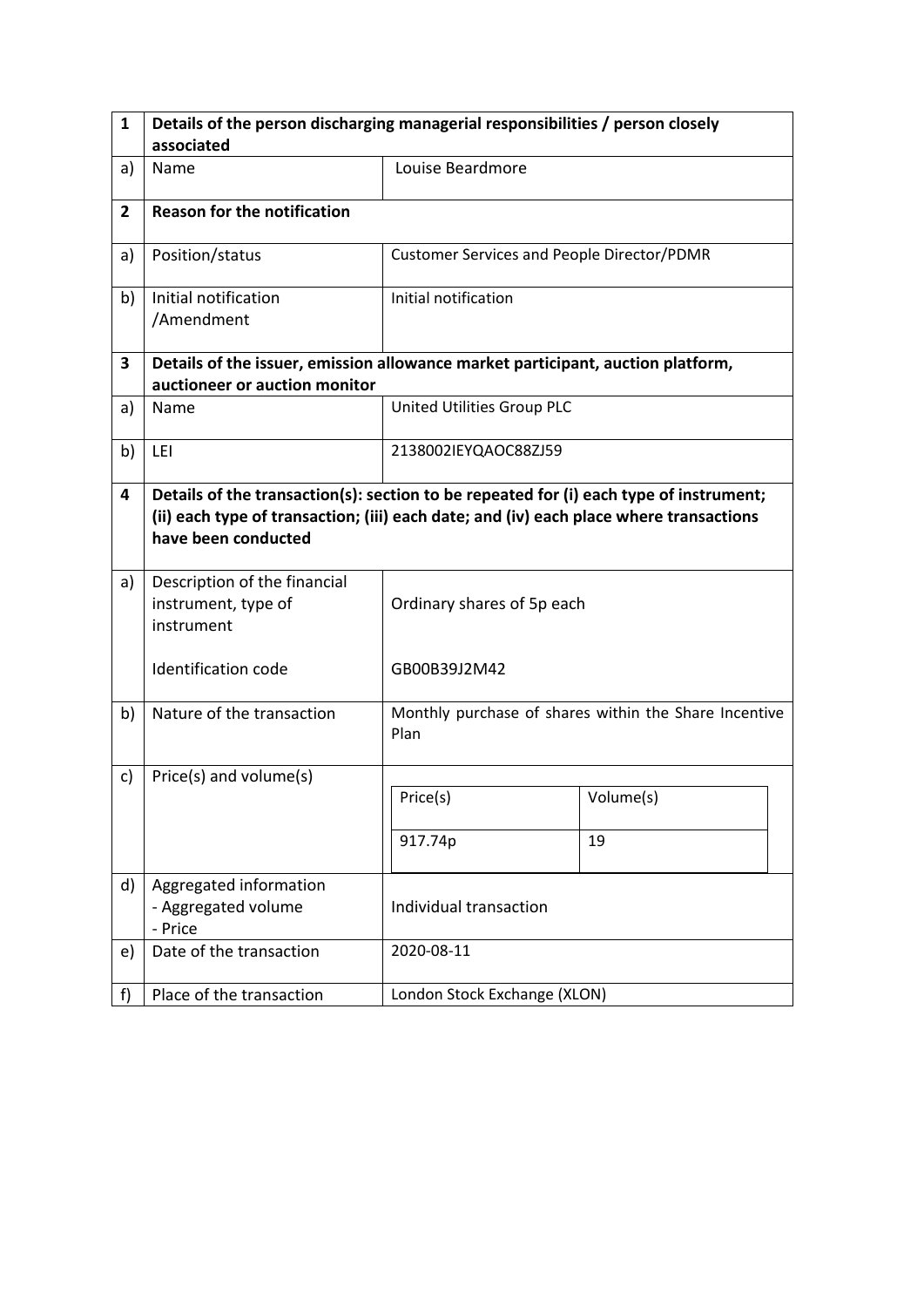| $\mathbf{1}$   | Details of the person discharging managerial responsibilities / person closely                                                                                                                          |                                       |                                                       |  |  |
|----------------|---------------------------------------------------------------------------------------------------------------------------------------------------------------------------------------------------------|---------------------------------------|-------------------------------------------------------|--|--|
|                | associated                                                                                                                                                                                              |                                       |                                                       |  |  |
| a)             | Name                                                                                                                                                                                                    | James Bullock                         |                                                       |  |  |
| $\overline{2}$ | <b>Reason for the notification</b>                                                                                                                                                                      |                                       |                                                       |  |  |
| a)             | Position/status                                                                                                                                                                                         | Strategy and Regulation Director/PDMR |                                                       |  |  |
| b)             | Initial notification<br>/Amendment                                                                                                                                                                      | Initial notification                  |                                                       |  |  |
| 3              | Details of the issuer, emission allowance market participant, auction platform,                                                                                                                         |                                       |                                                       |  |  |
|                | auctioneer or auction monitor                                                                                                                                                                           |                                       |                                                       |  |  |
| a)             | Name                                                                                                                                                                                                    | United Utilities Group PLC            |                                                       |  |  |
| b)             | LEI                                                                                                                                                                                                     | 2138002IEYQAOC88ZJ59                  |                                                       |  |  |
| 4              | Details of the transaction(s): section to be repeated for (i) each type of instrument;<br>(ii) each type of transaction; (iii) each date; and (iv) each place where transactions<br>have been conducted |                                       |                                                       |  |  |
| a)             | Description of the financial<br>instrument, type of<br>instrument                                                                                                                                       | Ordinary shares of 5p each            |                                                       |  |  |
|                | Identification code                                                                                                                                                                                     | GB00B39J2M42                          |                                                       |  |  |
| b)             | Nature of the transaction                                                                                                                                                                               | Plan                                  | Monthly purchase of shares within the Share Incentive |  |  |
| c)             | Price(s) and volume(s)                                                                                                                                                                                  |                                       |                                                       |  |  |
|                |                                                                                                                                                                                                         | Price(s)                              | Volume(s)                                             |  |  |
|                |                                                                                                                                                                                                         | 917.74p                               | 19                                                    |  |  |
| d)             | Aggregated information<br>- Aggregated volume<br>- Price                                                                                                                                                | Individual transaction                |                                                       |  |  |
| e)             | Date of the transaction                                                                                                                                                                                 | 2020-08-11                            |                                                       |  |  |
| f              | Place of the transaction                                                                                                                                                                                | London Stock Exchange (XLON)          |                                                       |  |  |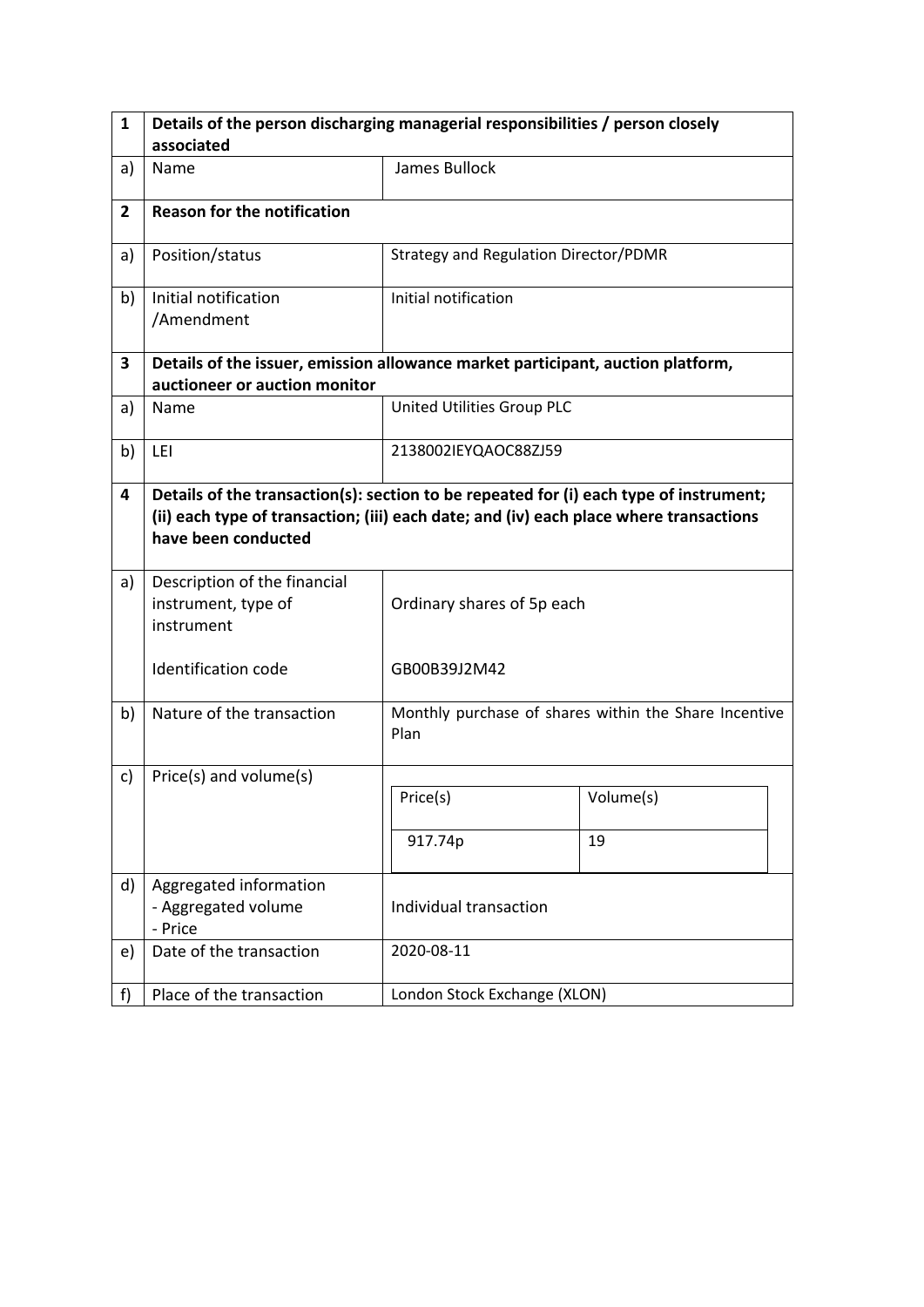| $\mathbf{1}$   | Details of the person discharging managerial responsibilities / person closely  |                                                                                                                                                                                  |                                                       |           |  |  |
|----------------|---------------------------------------------------------------------------------|----------------------------------------------------------------------------------------------------------------------------------------------------------------------------------|-------------------------------------------------------|-----------|--|--|
|                | associated                                                                      |                                                                                                                                                                                  |                                                       |           |  |  |
| a)             | Name                                                                            |                                                                                                                                                                                  | <b>Simon Chadwick</b>                                 |           |  |  |
| $\overline{2}$ | <b>Reason for the notification</b>                                              |                                                                                                                                                                                  |                                                       |           |  |  |
| a)             | Position/status                                                                 |                                                                                                                                                                                  | Digital Services & Central Operations/PDMR            |           |  |  |
| b)             | Initial notification<br>/Amendment                                              |                                                                                                                                                                                  | Initial notification                                  |           |  |  |
| 3              | Details of the issuer, emission allowance market participant, auction platform, |                                                                                                                                                                                  |                                                       |           |  |  |
|                | auctioneer or auction monitor                                                   |                                                                                                                                                                                  |                                                       |           |  |  |
| a)             | Name                                                                            |                                                                                                                                                                                  | United Utilities Group PLC                            |           |  |  |
| b)             | LEI                                                                             |                                                                                                                                                                                  | 2138002IEYQAOC88ZJ59                                  |           |  |  |
| 4              | have been conducted                                                             | Details of the transaction(s): section to be repeated for (i) each type of instrument;<br>(ii) each type of transaction; (iii) each date; and (iv) each place where transactions |                                                       |           |  |  |
| a)             | Description of the financial<br>instrument, type of<br>instrument               | Ordinary shares of 5p each                                                                                                                                                       |                                                       |           |  |  |
|                | Identification code                                                             |                                                                                                                                                                                  | GB00B39J2M42                                          |           |  |  |
| b)             | Nature of the transaction                                                       | Plan                                                                                                                                                                             | Monthly purchase of shares within the Share Incentive |           |  |  |
| c)             | Price(s) and volume(s)                                                          |                                                                                                                                                                                  |                                                       |           |  |  |
|                |                                                                                 |                                                                                                                                                                                  | Price(s)                                              | Volume(s) |  |  |
|                |                                                                                 |                                                                                                                                                                                  | 917.74p                                               | 20        |  |  |
| d)             | Aggregated information<br>- Aggregated volume<br>- Price                        | Individual transaction                                                                                                                                                           |                                                       |           |  |  |
| e)             | Date of the transaction                                                         |                                                                                                                                                                                  | 2020-08-11                                            |           |  |  |
| f              | Place of the transaction                                                        |                                                                                                                                                                                  | London Stock Exchange (XLON)                          |           |  |  |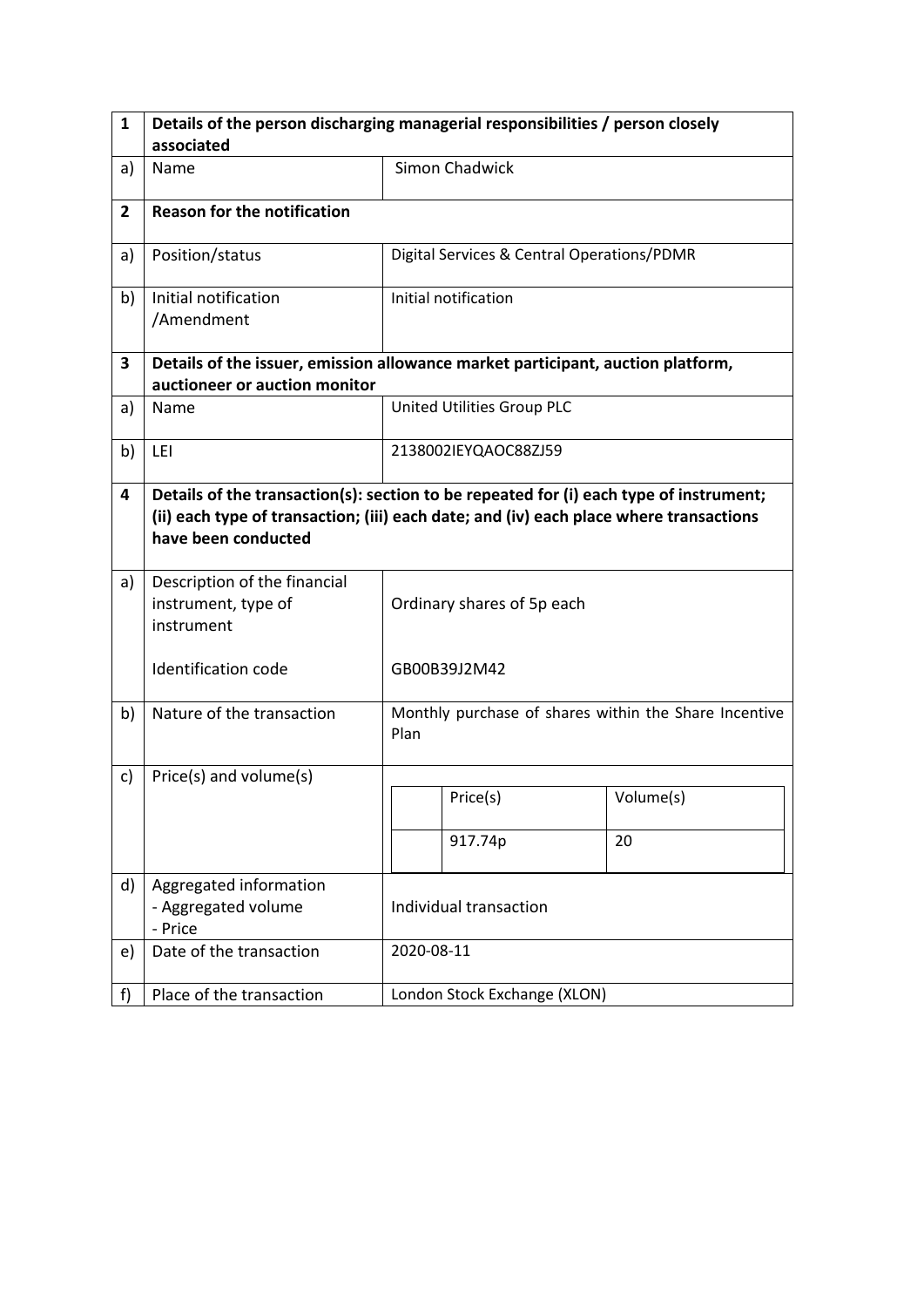| $\mathbf{1}$   | Details of the person discharging managerial responsibilities / person closely                                                                                                                          |                              |                                                       |  |  |  |  |
|----------------|---------------------------------------------------------------------------------------------------------------------------------------------------------------------------------------------------------|------------------------------|-------------------------------------------------------|--|--|--|--|
|                | associated                                                                                                                                                                                              |                              |                                                       |  |  |  |  |
| a)             | Name                                                                                                                                                                                                    | Simon Gardiner               |                                                       |  |  |  |  |
| $\overline{2}$ | <b>Reason for the notification</b>                                                                                                                                                                      |                              |                                                       |  |  |  |  |
| a)             | Position/status                                                                                                                                                                                         | Company Secretary/PDMR       |                                                       |  |  |  |  |
| b)             | Initial notification<br>/Amendment                                                                                                                                                                      | Initial notification         |                                                       |  |  |  |  |
| 3              | Details of the issuer, emission allowance market participant, auction platform,<br>auctioneer or auction monitor                                                                                        |                              |                                                       |  |  |  |  |
| a)             | Name                                                                                                                                                                                                    | United Utilities Group PLC   |                                                       |  |  |  |  |
| b)             | LEI                                                                                                                                                                                                     | 2138002IEYQAOC88ZJ59         |                                                       |  |  |  |  |
| 4              | Details of the transaction(s): section to be repeated for (i) each type of instrument;<br>(ii) each type of transaction; (iii) each date; and (iv) each place where transactions<br>have been conducted |                              |                                                       |  |  |  |  |
| a)             | Description of the financial<br>instrument, type of<br>instrument                                                                                                                                       | Ordinary shares of 5p each   |                                                       |  |  |  |  |
|                | Identification code                                                                                                                                                                                     | GB00B39J2M42                 |                                                       |  |  |  |  |
| b)             | Nature of the transaction                                                                                                                                                                               | Plan                         | Monthly purchase of shares within the Share Incentive |  |  |  |  |
| c)             | Price(s) and volume(s)                                                                                                                                                                                  |                              |                                                       |  |  |  |  |
|                |                                                                                                                                                                                                         | Price(s)                     | Volume(s)                                             |  |  |  |  |
|                |                                                                                                                                                                                                         | 917.74p                      | 19                                                    |  |  |  |  |
| d)             | Aggregated information<br>- Aggregated volume<br>- Price                                                                                                                                                | Individual transaction       |                                                       |  |  |  |  |
| e)             | Date of the transaction                                                                                                                                                                                 | 2020-08-11                   |                                                       |  |  |  |  |
| f)             | Place of the transaction                                                                                                                                                                                | London Stock Exchange (XLON) |                                                       |  |  |  |  |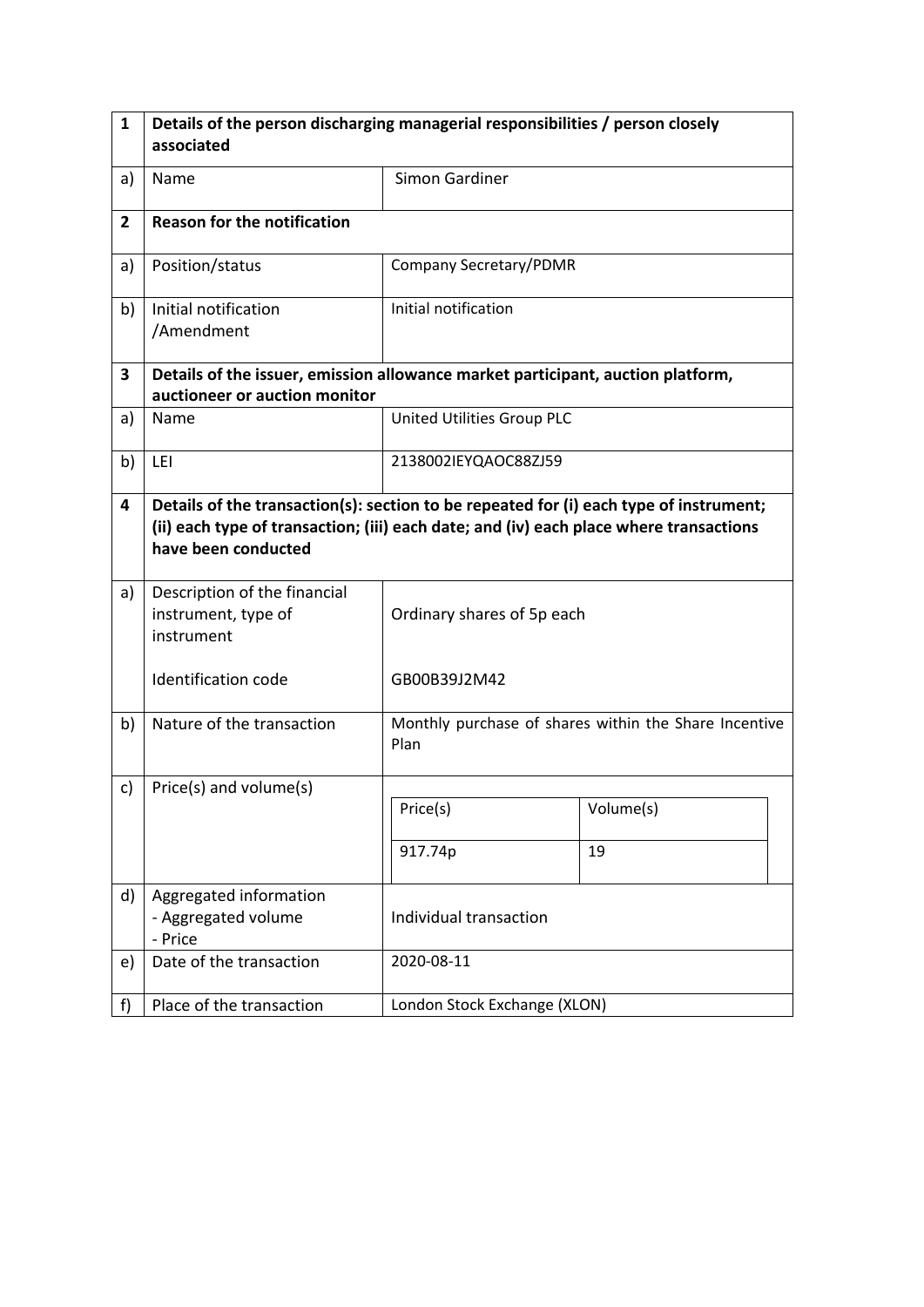| 1              | Details of the person discharging managerial responsibilities / person closely  |                                                                                                                                                                                  |                                                       |           |  |
|----------------|---------------------------------------------------------------------------------|----------------------------------------------------------------------------------------------------------------------------------------------------------------------------------|-------------------------------------------------------|-----------|--|
|                | associated                                                                      |                                                                                                                                                                                  |                                                       |           |  |
| a)             | Name                                                                            |                                                                                                                                                                                  | Joanne Harrison                                       |           |  |
| $\overline{2}$ | <b>Reason for the notification</b>                                              |                                                                                                                                                                                  |                                                       |           |  |
| a)             | Position/status                                                                 |                                                                                                                                                                                  | Environment and Asset Strategy Director/PDMR          |           |  |
| b)             | Initial notification<br>/Amendment                                              |                                                                                                                                                                                  | Initial notification                                  |           |  |
| 3              | Details of the issuer, emission allowance market participant, auction platform, |                                                                                                                                                                                  |                                                       |           |  |
|                | auctioneer or auction monitor                                                   |                                                                                                                                                                                  |                                                       |           |  |
| a)             | Name                                                                            |                                                                                                                                                                                  | United Utilities Group PLC                            |           |  |
| b)             | LEI                                                                             |                                                                                                                                                                                  | 2138002IEYQAOC88ZJ59                                  |           |  |
| 4              | have been conducted                                                             | Details of the transaction(s): section to be repeated for (i) each type of instrument;<br>(ii) each type of transaction; (iii) each date; and (iv) each place where transactions |                                                       |           |  |
| a)             | Description of the financial<br>instrument, type of<br>instrument               |                                                                                                                                                                                  | Ordinary shares of 5p each                            |           |  |
|                | Identification code                                                             |                                                                                                                                                                                  | GB00B39J2M42                                          |           |  |
| b)             | Nature of the transaction                                                       | Plan                                                                                                                                                                             | Monthly purchase of shares within the Share Incentive |           |  |
| c)             | Price(s) and volume(s)                                                          |                                                                                                                                                                                  |                                                       |           |  |
|                |                                                                                 |                                                                                                                                                                                  | Price(s)                                              | Volume(s) |  |
|                |                                                                                 |                                                                                                                                                                                  | 917.74p                                               | 19        |  |
| d)             | Aggregated information<br>- Aggregated volume<br>- Price                        | Individual transaction                                                                                                                                                           |                                                       |           |  |
| e)             | Date of the transaction                                                         |                                                                                                                                                                                  | 2020-08-11                                            |           |  |
| f)             | Place of the transaction                                                        |                                                                                                                                                                                  | London Stock Exchange (XLON)                          |           |  |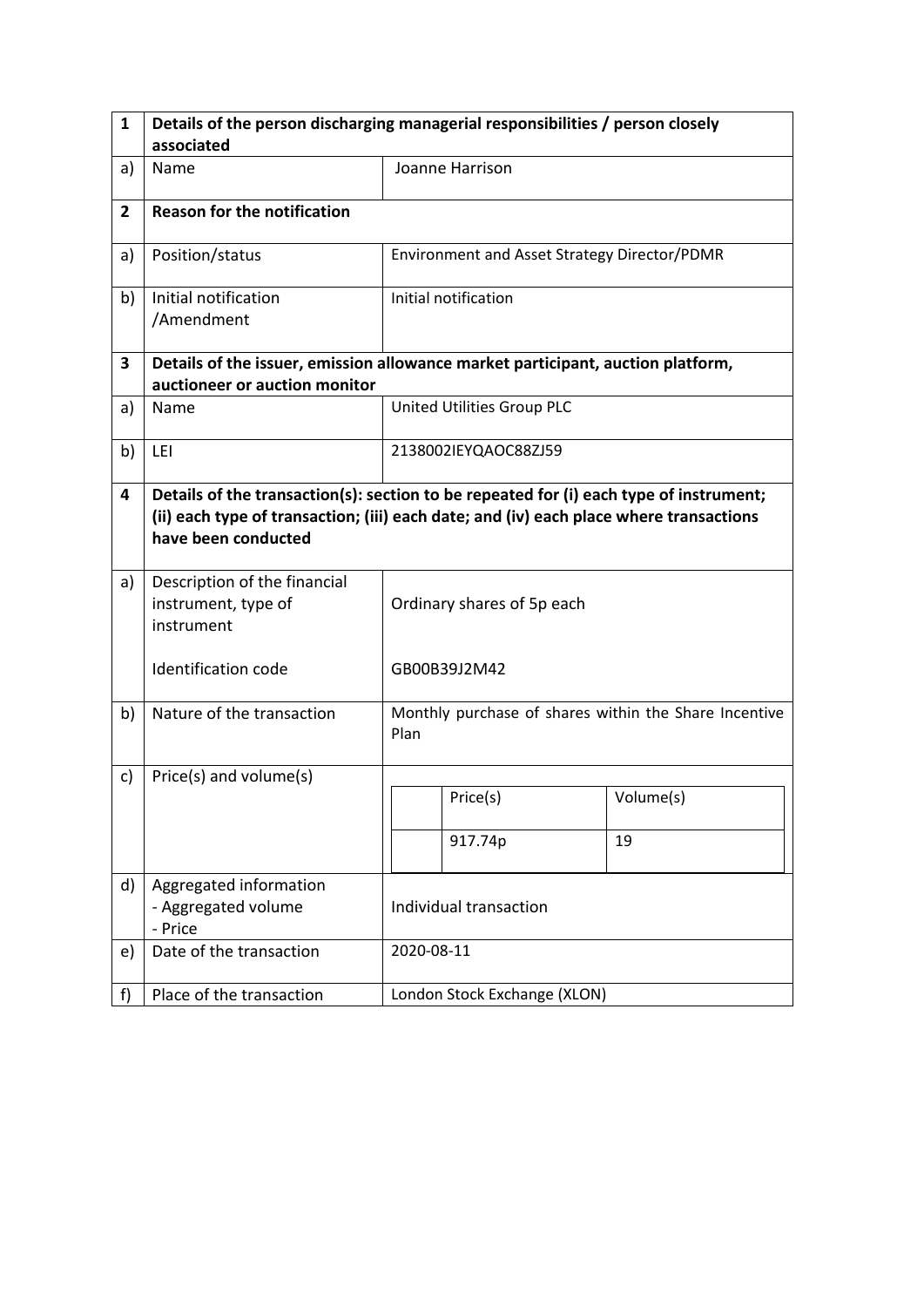| $\mathbf{1}$   | Details of the person discharging managerial responsibilities / person closely                                                                                                                          |                                 |                                                       |  |  |  |  |
|----------------|---------------------------------------------------------------------------------------------------------------------------------------------------------------------------------------------------------|---------------------------------|-------------------------------------------------------|--|--|--|--|
|                | associated                                                                                                                                                                                              |                                 |                                                       |  |  |  |  |
| a)             | Name                                                                                                                                                                                                    | Gaynor Kenyon                   |                                                       |  |  |  |  |
| $\overline{2}$ | <b>Reason for the notification</b>                                                                                                                                                                      |                                 |                                                       |  |  |  |  |
| a)             | Position/status                                                                                                                                                                                         | Corporate Affairs Director/PDMR |                                                       |  |  |  |  |
| b)             | Initial notification<br>/Amendment                                                                                                                                                                      | Initial notification            |                                                       |  |  |  |  |
| 3              | Details of the issuer, emission allowance market participant, auction platform,                                                                                                                         |                                 |                                                       |  |  |  |  |
|                | auctioneer or auction monitor                                                                                                                                                                           |                                 |                                                       |  |  |  |  |
| a)             | Name                                                                                                                                                                                                    | United Utilities Group PLC      |                                                       |  |  |  |  |
| b)             | LEI                                                                                                                                                                                                     | 2138002IEYQAOC88ZJ59            |                                                       |  |  |  |  |
| 4              | Details of the transaction(s): section to be repeated for (i) each type of instrument;<br>(ii) each type of transaction; (iii) each date; and (iv) each place where transactions<br>have been conducted |                                 |                                                       |  |  |  |  |
| a)             | Description of the financial<br>instrument, type of<br>instrument                                                                                                                                       | Ordinary shares of 5p each      |                                                       |  |  |  |  |
|                | Identification code                                                                                                                                                                                     | GB00B39J2M42                    |                                                       |  |  |  |  |
| b)             | Nature of the transaction                                                                                                                                                                               | Plan                            | Monthly purchase of shares within the Share Incentive |  |  |  |  |
| c)             | Price(s) and volume(s)                                                                                                                                                                                  |                                 |                                                       |  |  |  |  |
|                |                                                                                                                                                                                                         | Price(s)                        | Volume(s)                                             |  |  |  |  |
|                |                                                                                                                                                                                                         | 917.74p                         | 19                                                    |  |  |  |  |
| d)             | Aggregated information<br>- Aggregated volume<br>- Price                                                                                                                                                | Individual transaction          |                                                       |  |  |  |  |
| e)             | Date of the transaction                                                                                                                                                                                 | 2020-08-11                      |                                                       |  |  |  |  |
| f              | Place of the transaction                                                                                                                                                                                | London Stock Exchange (XLON)    |                                                       |  |  |  |  |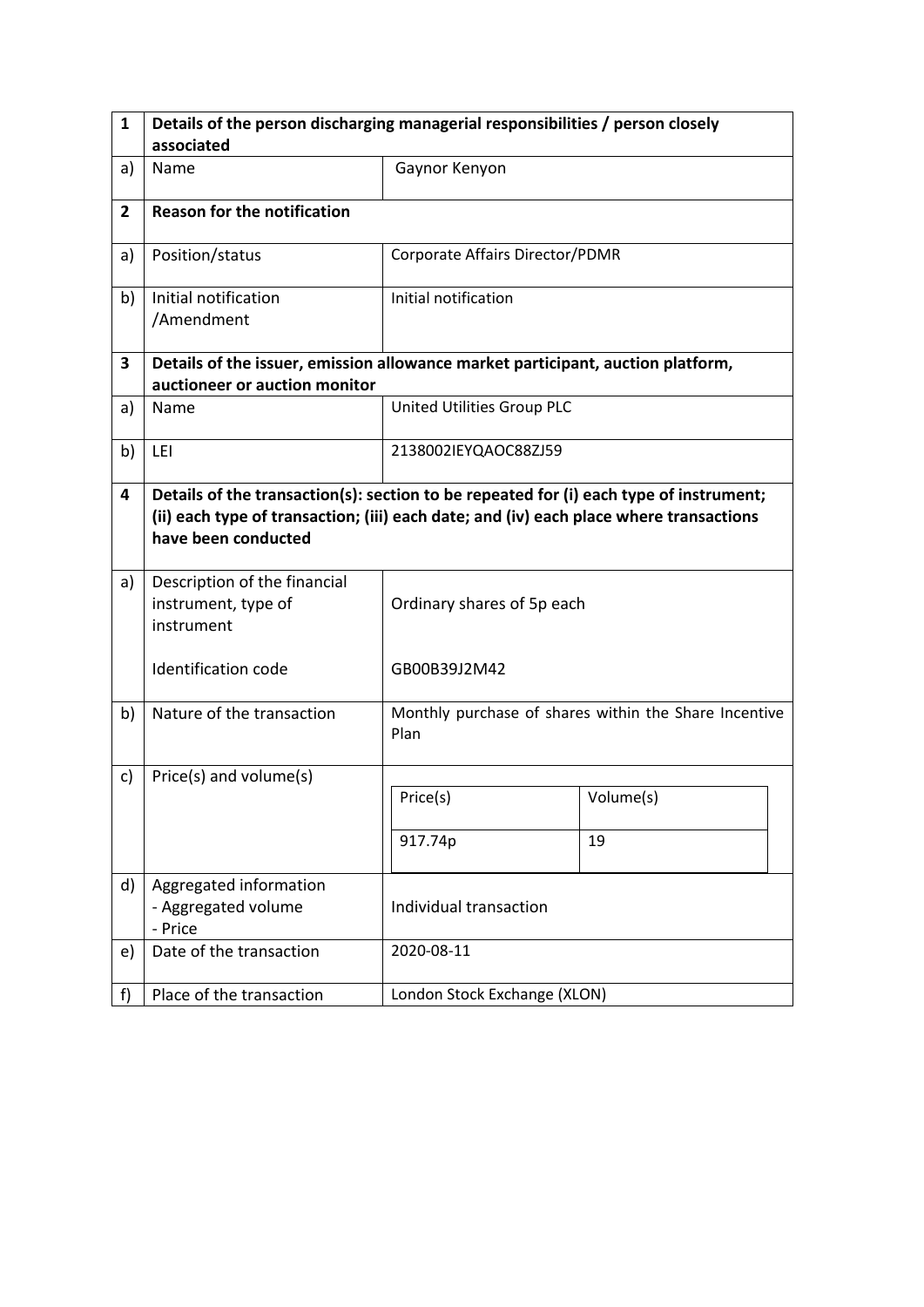| $\mathbf{1}$   | Details of the person discharging managerial responsibilities / person closely  |                                                                                                                                                                                  |                                                       |           |  |  |
|----------------|---------------------------------------------------------------------------------|----------------------------------------------------------------------------------------------------------------------------------------------------------------------------------|-------------------------------------------------------|-----------|--|--|
|                | associated                                                                      |                                                                                                                                                                                  |                                                       |           |  |  |
| a)             | Name                                                                            |                                                                                                                                                                                  | <b>Tom Lissett</b>                                    |           |  |  |
| $\overline{2}$ | <b>Reason for the notification</b>                                              |                                                                                                                                                                                  |                                                       |           |  |  |
| a)             | Position/status                                                                 |                                                                                                                                                                                  | Director of Bioresource & Energy Services/PDMR        |           |  |  |
| b)             | Initial notification<br>/Amendment                                              |                                                                                                                                                                                  | Initial notification                                  |           |  |  |
| 3              | Details of the issuer, emission allowance market participant, auction platform, |                                                                                                                                                                                  |                                                       |           |  |  |
|                | auctioneer or auction monitor                                                   |                                                                                                                                                                                  |                                                       |           |  |  |
| a)             | Name                                                                            |                                                                                                                                                                                  | United Utilities Group PLC                            |           |  |  |
| b)             | LEI                                                                             |                                                                                                                                                                                  | 2138002IEYQAOC88ZJ59                                  |           |  |  |
| 4              | have been conducted                                                             | Details of the transaction(s): section to be repeated for (i) each type of instrument;<br>(ii) each type of transaction; (iii) each date; and (iv) each place where transactions |                                                       |           |  |  |
| a)             | Description of the financial<br>instrument, type of<br>instrument               |                                                                                                                                                                                  | Ordinary shares of 5p each                            |           |  |  |
|                | Identification code                                                             |                                                                                                                                                                                  | GB00B39J2M42                                          |           |  |  |
| b)             | Nature of the transaction                                                       | Plan                                                                                                                                                                             | Monthly purchase of shares within the Share Incentive |           |  |  |
| c)             | Price(s) and volume(s)                                                          |                                                                                                                                                                                  |                                                       |           |  |  |
|                |                                                                                 |                                                                                                                                                                                  | Price(s)                                              | Volume(s) |  |  |
|                |                                                                                 |                                                                                                                                                                                  | 917.74p                                               | 21        |  |  |
| d)             | Aggregated information<br>- Aggregated volume<br>- Price                        | Individual transaction                                                                                                                                                           |                                                       |           |  |  |
| e)             | Date of the transaction                                                         |                                                                                                                                                                                  | 2020-08-11                                            |           |  |  |
| f              | Place of the transaction                                                        |                                                                                                                                                                                  | London Stock Exchange (XLON)                          |           |  |  |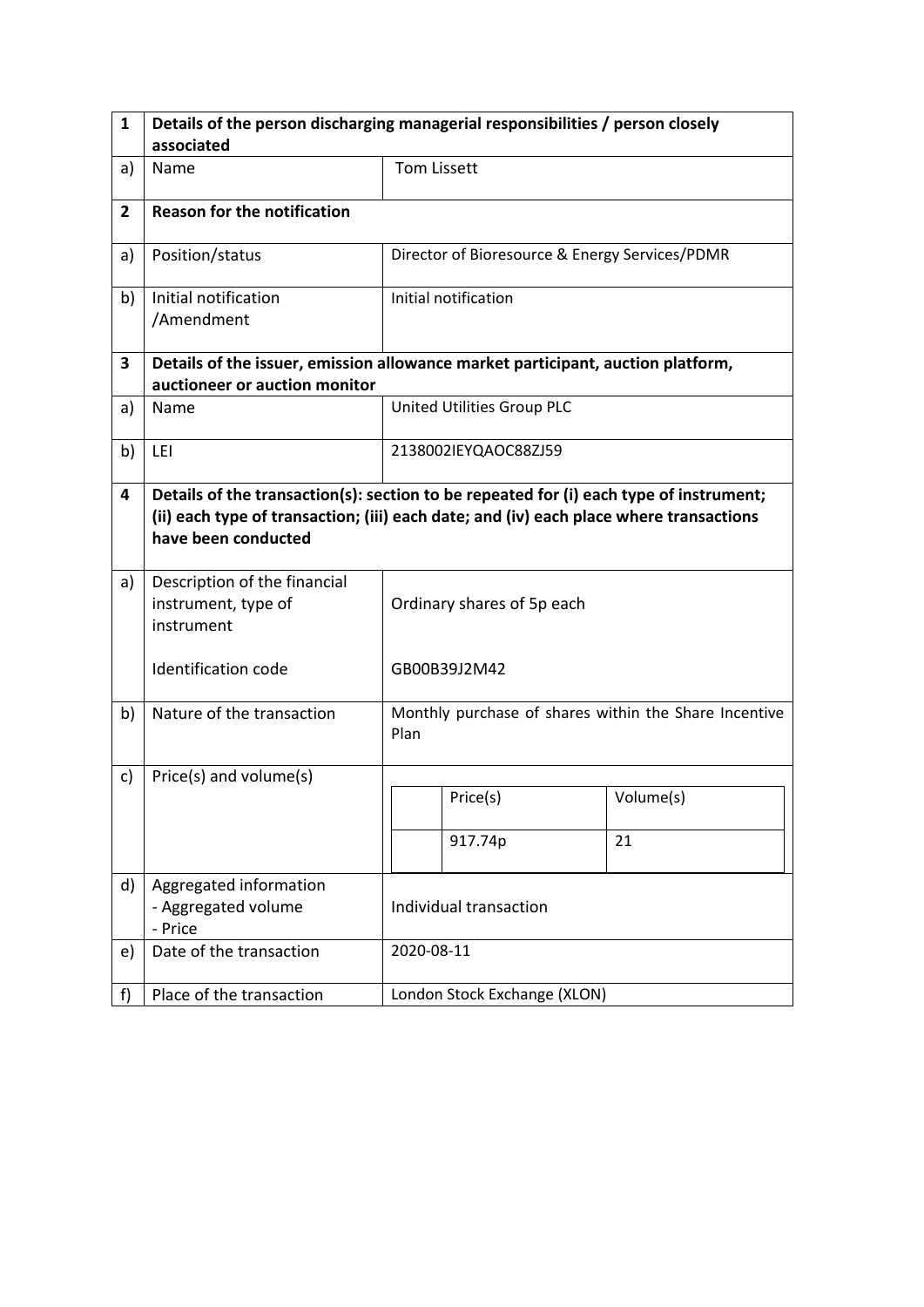| 1.             | Details of the person discharging managerial responsibilities / person closely                                                                                                                          |                              |                                                       |  |  |  |
|----------------|---------------------------------------------------------------------------------------------------------------------------------------------------------------------------------------------------------|------------------------------|-------------------------------------------------------|--|--|--|
|                | associated                                                                                                                                                                                              |                              |                                                       |  |  |  |
| a)             | Name                                                                                                                                                                                                    | <b>Steve Mogford</b>         |                                                       |  |  |  |
| $\overline{2}$ | <b>Reason for the notification</b>                                                                                                                                                                      |                              |                                                       |  |  |  |
| a)             | Position/status                                                                                                                                                                                         | Chief Executive Officer/PDMR |                                                       |  |  |  |
| b)             | Initial notification<br>/Amendment                                                                                                                                                                      | Initial notification         |                                                       |  |  |  |
| 3              | Details of the issuer, emission allowance market participant, auction platform,                                                                                                                         |                              |                                                       |  |  |  |
|                | auctioneer or auction monitor                                                                                                                                                                           |                              |                                                       |  |  |  |
| a)             | Name                                                                                                                                                                                                    | United Utilities Group PLC   |                                                       |  |  |  |
| b)             | LEI                                                                                                                                                                                                     | 2138002IEYQAOC88ZJ59         |                                                       |  |  |  |
| 4              | Details of the transaction(s): section to be repeated for (i) each type of instrument;<br>(ii) each type of transaction; (iii) each date; and (iv) each place where transactions<br>have been conducted |                              |                                                       |  |  |  |
| a)             | Description of the financial<br>instrument, type of<br>instrument                                                                                                                                       | Ordinary shares of 5p each   |                                                       |  |  |  |
|                | Identification code                                                                                                                                                                                     | GB00B39J2M42                 |                                                       |  |  |  |
| b)             | Nature of the transaction                                                                                                                                                                               | Plan                         | Monthly purchase of shares within the Share Incentive |  |  |  |
| c)             | Price(s) and volume(s)                                                                                                                                                                                  |                              |                                                       |  |  |  |
|                |                                                                                                                                                                                                         | Price(s)                     | Volume(s)                                             |  |  |  |
|                |                                                                                                                                                                                                         | 917.74p                      | 19                                                    |  |  |  |
| d)             | Aggregated information<br>- Aggregated volume<br>- Price                                                                                                                                                | Individual transaction       |                                                       |  |  |  |
| e)             | Date of the transaction                                                                                                                                                                                 | 2020-08-11                   |                                                       |  |  |  |
| f              | Place of the transaction                                                                                                                                                                                | London Stock Exchange (XLON) |                                                       |  |  |  |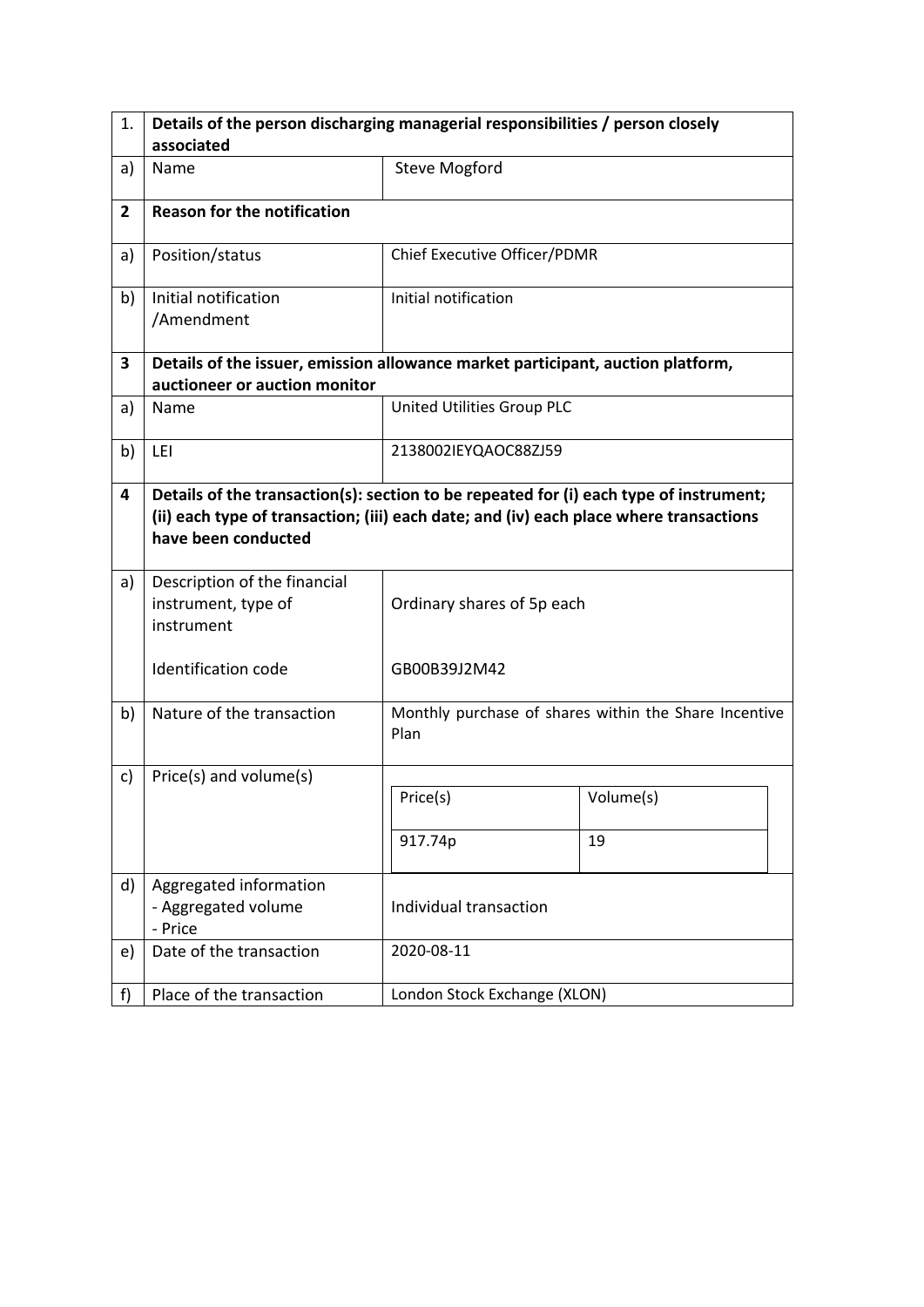| $\mathbf{1}$   | Details of the person discharging managerial responsibilities / person closely  |                                                                                                                                                                                  |                                                       |           |  |  |  |
|----------------|---------------------------------------------------------------------------------|----------------------------------------------------------------------------------------------------------------------------------------------------------------------------------|-------------------------------------------------------|-----------|--|--|--|
|                | associated                                                                      |                                                                                                                                                                                  |                                                       |           |  |  |  |
| a)             | Name                                                                            |                                                                                                                                                                                  | <b>Martin Padley</b>                                  |           |  |  |  |
| $\overline{2}$ | <b>Reason for the notification</b>                                              |                                                                                                                                                                                  |                                                       |           |  |  |  |
| a)             | Position/status                                                                 |                                                                                                                                                                                  | Water and Scientific Services Director/PDMR           |           |  |  |  |
| b)             | Initial notification<br>/Amendment                                              |                                                                                                                                                                                  | Initial notification                                  |           |  |  |  |
| 3              | Details of the issuer, emission allowance market participant, auction platform, |                                                                                                                                                                                  |                                                       |           |  |  |  |
|                | auctioneer or auction monitor                                                   |                                                                                                                                                                                  |                                                       |           |  |  |  |
| a)             | Name                                                                            |                                                                                                                                                                                  | United Utilities Group PLC                            |           |  |  |  |
| b)             | LEI                                                                             |                                                                                                                                                                                  | 2138002IEYQAOC88ZJ59                                  |           |  |  |  |
| 4              | have been conducted                                                             | Details of the transaction(s): section to be repeated for (i) each type of instrument;<br>(ii) each type of transaction; (iii) each date; and (iv) each place where transactions |                                                       |           |  |  |  |
| a)             | Description of the financial<br>instrument, type of<br>instrument               |                                                                                                                                                                                  | Ordinary shares of 5p each                            |           |  |  |  |
|                | Identification code                                                             |                                                                                                                                                                                  | GB00B39J2M42                                          |           |  |  |  |
| b)             | Nature of the transaction                                                       | Plan                                                                                                                                                                             | Monthly purchase of shares within the Share Incentive |           |  |  |  |
| c)             | Price(s) and volume(s)                                                          |                                                                                                                                                                                  |                                                       |           |  |  |  |
|                |                                                                                 |                                                                                                                                                                                  | Price(s)                                              | Volume(s) |  |  |  |
|                |                                                                                 |                                                                                                                                                                                  | 917.74p                                               | 19        |  |  |  |
| d)             | Aggregated information<br>- Aggregated volume<br>- Price                        | Individual transaction                                                                                                                                                           |                                                       |           |  |  |  |
| e)             | Date of the transaction                                                         |                                                                                                                                                                                  | 2020-08-11                                            |           |  |  |  |
| f              | Place of the transaction                                                        |                                                                                                                                                                                  | London Stock Exchange (XLON)                          |           |  |  |  |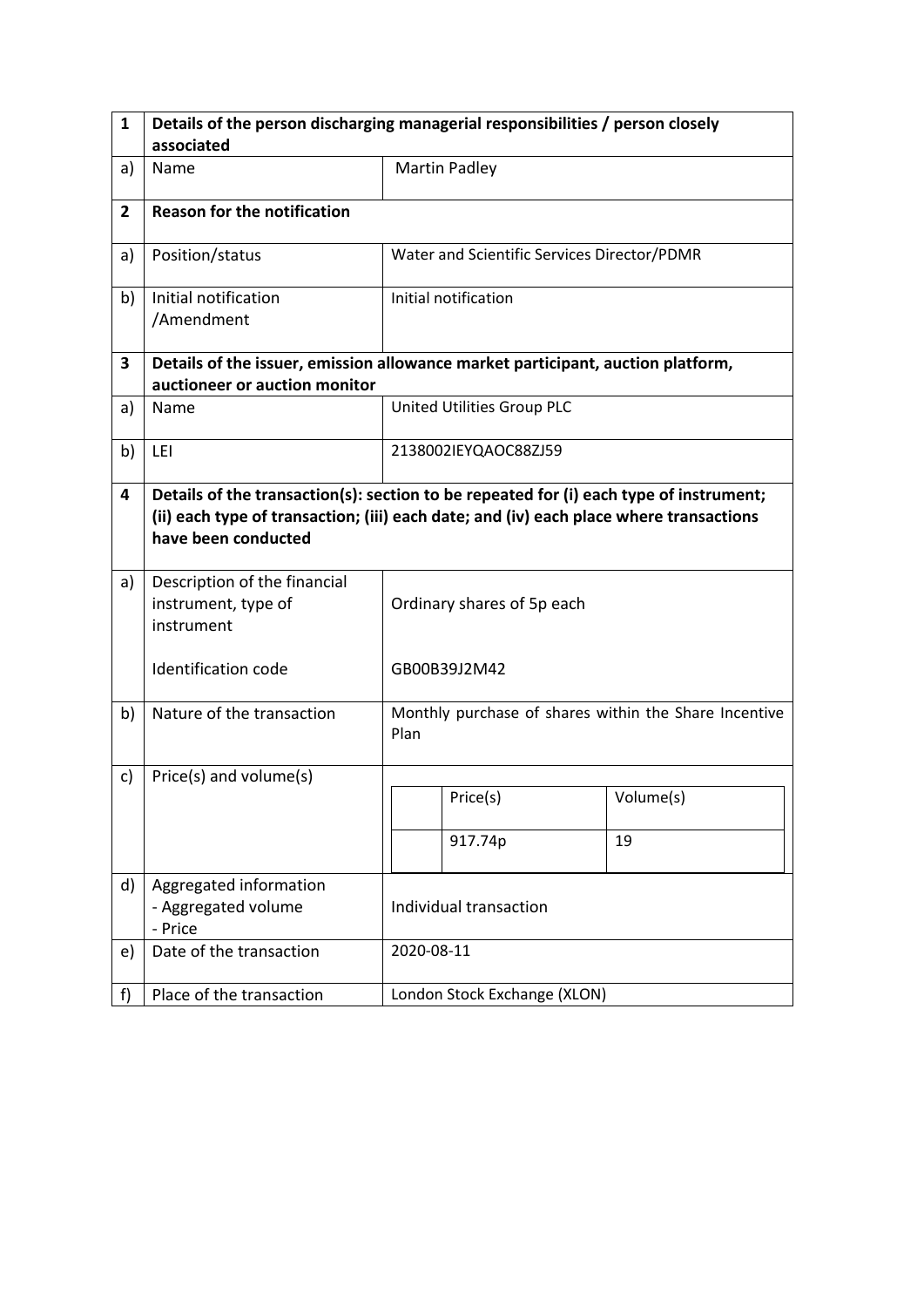| $\mathbf{1}$   | Details of the person discharging managerial responsibilities / person closely  |                                                                                                                                                                                  |                                                       |           |  |  |  |
|----------------|---------------------------------------------------------------------------------|----------------------------------------------------------------------------------------------------------------------------------------------------------------------------------|-------------------------------------------------------|-----------|--|--|--|
|                | associated                                                                      |                                                                                                                                                                                  |                                                       |           |  |  |  |
| a)             | Name                                                                            |                                                                                                                                                                                  | <b>Richard Ratcliff</b>                               |           |  |  |  |
| $\overline{2}$ | <b>Reason for the notification</b>                                              |                                                                                                                                                                                  |                                                       |           |  |  |  |
| a)             | Position/status                                                                 |                                                                                                                                                                                  | Engineering Director/ PDMR                            |           |  |  |  |
| b)             | Initial notification<br>/Amendment                                              |                                                                                                                                                                                  | Initial notification                                  |           |  |  |  |
| 3              | Details of the issuer, emission allowance market participant, auction platform, |                                                                                                                                                                                  |                                                       |           |  |  |  |
|                | auctioneer or auction monitor                                                   |                                                                                                                                                                                  |                                                       |           |  |  |  |
| a)             | Name                                                                            |                                                                                                                                                                                  | United Utilities Group PLC                            |           |  |  |  |
| b)             | LEI                                                                             |                                                                                                                                                                                  | 2138002IEYQAOC88ZJ59                                  |           |  |  |  |
| 4              | have been conducted                                                             | Details of the transaction(s): section to be repeated for (i) each type of instrument;<br>(ii) each type of transaction; (iii) each date; and (iv) each place where transactions |                                                       |           |  |  |  |
| a)             | Description of the financial<br>instrument, type of<br>instrument               |                                                                                                                                                                                  | Ordinary shares of 5p each                            |           |  |  |  |
|                | Identification code                                                             |                                                                                                                                                                                  | GB00B39J2M42                                          |           |  |  |  |
| b)             | Nature of the transaction                                                       | Plan                                                                                                                                                                             | Monthly purchase of shares within the Share Incentive |           |  |  |  |
| c)             | Price(s) and volume(s)                                                          |                                                                                                                                                                                  |                                                       |           |  |  |  |
|                |                                                                                 |                                                                                                                                                                                  | Price(s)                                              | Volume(s) |  |  |  |
|                |                                                                                 |                                                                                                                                                                                  | 917.74p                                               | 235       |  |  |  |
| d)             | Aggregated information<br>- Aggregated volume<br>- Price                        | Individual transaction                                                                                                                                                           |                                                       |           |  |  |  |
| e)             | Date of the transaction                                                         |                                                                                                                                                                                  | 2020-08-11                                            |           |  |  |  |
| f              | Place of the transaction                                                        |                                                                                                                                                                                  | London Stock Exchange (XLON)                          |           |  |  |  |